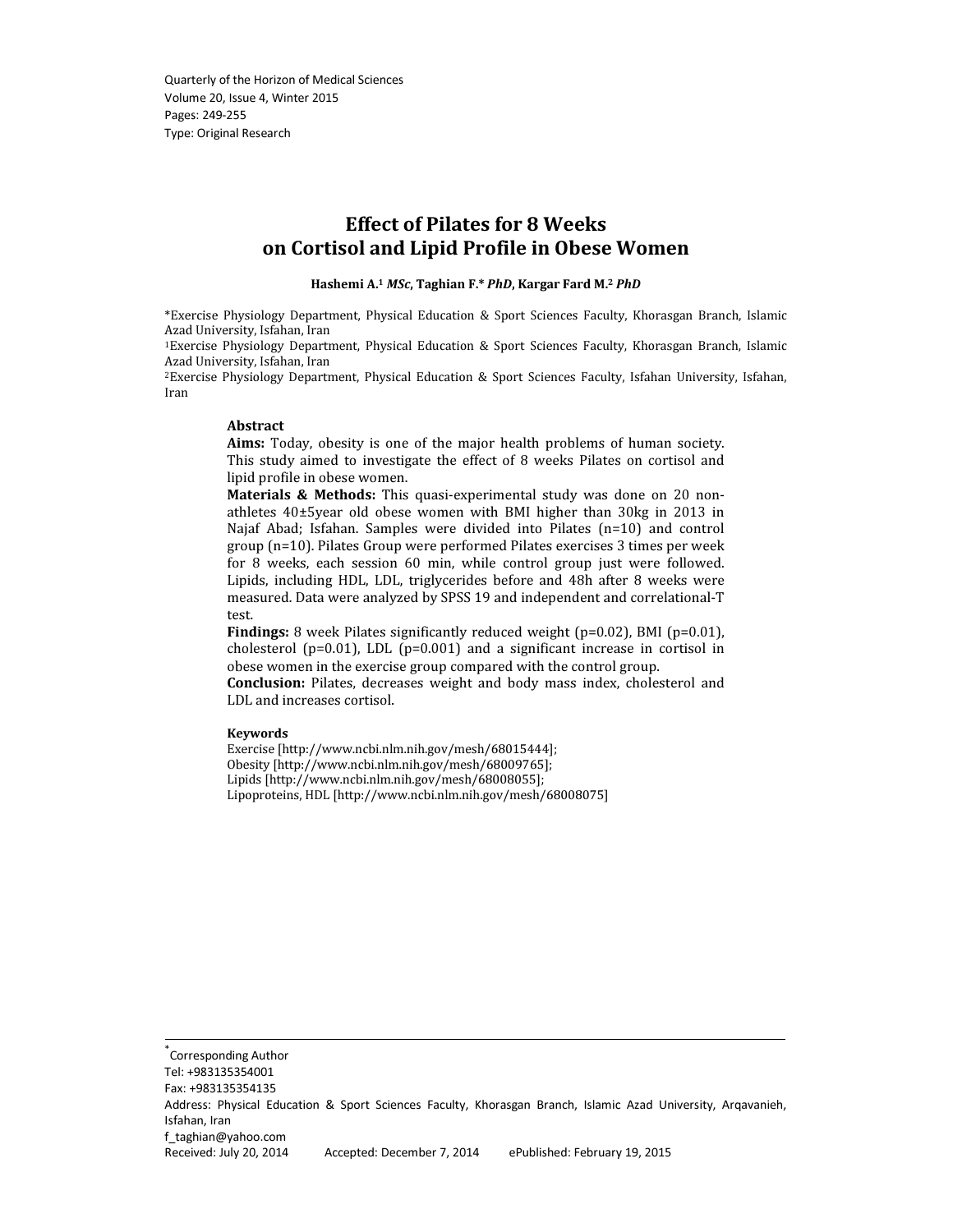# تاثیر ۸ هفته پیلاتس بر کورتیزول و شاخصهای چربی در زنان چاق

## اطهر هاشمي MSc

گروه فیزیولوژی ورزشی، دانشکده تربیت بدنی و علوم ورزشی، واحد خوراسگان، دانشگاه آزاد اسلامی، اصفهان، ایران

# فرزانه تقيان # PhD

گروه فیزیولوژی ورزشی، دانشکده تربیت بدنی و علوم ورزشی، واحد خوراسگان، دانشگاه آزاد اسلامی، اصفهان، ایران

#### مهدی کارگرفرد PhD

گروه فیزیولوژی ورزشی، دانشکده تربیت بدنی و علوم ورزشی، دانشگاه اصفهان، اصفهان، ايران

## جكىدە

**اهداف:** امروزه، چاقی و اضافه وزن یکی از بزرگترین مشکلات سلامتی جامعه بشرى است. هدف از اين مطالعه تاثير ٨هفته پيلاتس بر كورتيزول و شاخصهای چربی در زنان چاق بود.

مواد و روشها: این مطالعه نیمه تجربی در سال ۱۳۹۲ روی ۲۰ زن چاق ۵±۴۰ساله غیرورزشکار شهرستان نجف آباد اصفهان با شاخص توده بدنی بالاتر از ۳۰کیلوگرم انجام شد. افراد در دو گروه پیلاتس (۱۰ نفر) و کنترل (۱۰ نفر) قرار گرفتند. گروه پیلاتس ۸هفته تمرینهای پیلاتس را ۳ جلسه در هر هفته و هر جلسه به مدت ۶۰دقیقه اجرا کردند، در حالی که گروه کنترل فقط پیگیری شدند. شاخصهای چربی خون شامل LDL ،HDL كلسترول وترى گليسيريد قبل و ۴۸ساعت پس از اتمام ۸هفته تمرینات اندازهگیری شد. دادهها با استفاده از نرمافزار SPSS 19 و آزمونهای T همبسته و T مستقل بررسی شدند.

**یافتهها:** ۸هفته تمرینهای پیلاتس باعث کاهش معناداری در وزن LDL (p= $\cdot/\cdot$ ) و شاخص توده بدنی (p= $\cdot/\cdot$ )، کلسترول (p= $\cdot/\cdot$ )، LDL (p=٠/٠٠١) و افزایش معناداری در غلظت کورتیزول در زنان چاق گروه تمرین در مقایسه با گروه کنترل شد.

**نتيجه گيري:** تمرينات پيلاتس باعث كاهش وزن و شاخص توده بدني، كلسترول و LDL و افزايش كورتيزول مى شود. **كليدواژهها:** تمرين؛ چاقي؛ ليپيدها؛ ليپوپروتئين كمچگال

> تاريخ دريافت: ١٣٩٣/٠۴/٢٩ تاريخ پذيرش: ١٣٩٣/٠٩/٠٩ f\_taghian@yahoo.com : تويسنده مسئول

### مقدمه

امروزه، چاقی و اضافه وزن یکی از بزرگترین مشکلات سلامتی جامعه بشری است<sup>[2, 1]</sup>. چاقی، ترکیبی از تعداد سلولهای چربی و محتوای چربی آنهاست<sup>[3]</sup>. بررسیهای اخیر نشان میدهند که سلول های چربی جدید می توانند در هر دورهای از زندگی از

فصلنامه افق دانش

پیش سلول های چربی شبهفیبروبلاستی تشکیل شوند. بروز چاقی در افراد بالغ با افزایش تعداد و اندازه سلولهای چربی همراه است. چاقی و ناهنجاری های لیپیدی از اصلیترین عوامل بروز بيماري هاي قلبي– عروقي هستندا<sup>5, 4]</sup>. چاقي موجب افزايش ترشح کورتیزول میشود و نیز افزایش کورتیزول طی مکانیسمهایی موجب بروز چاقی می شود. افزایش در تعداد سلول های چربی بدن موجب افزایش ٦١- بتاهیدروکسی|ستروئید دهیدروژناز شده که موجب تبدیل کورتیزون به کورتیزول میشود و از این طریق غلظت كورتيزول افزايش مى يابدا<sup>6]</sup>. از طرفى، گلوكوكورتيكوئيد باعث افزایش آنزیمهای سازنده چربی میشود<sup>[7]</sup>.

فعاليت بدني احتمالاً از طريق كاهش شاخصهاى التهابي، انعقادي و چاقی می تواند باعث کاهش مرگ ومیر شود<sup>[8]</sup>. بسیاری از افراد بهدلیل بیماری قلبی، آرتروز، دیسک، کمردرد، فشارخون، چاقی و مانند آن نمی توانند در کلیه فعالیتهای بدنی شرکت کنند. در این میان، تمرینات پیلاتس یک روش خوب برای تمرین آگاهی ذهن، بدن و کنترل حرکات وضعیتی است. امروزه پیلاتس فنی بین یوگا و ژیمناستیک است که در تمام دنیا به آن پرداخته میشود. تمرینات پیلاتس شامل حرکات کششی و قدرتی است که در طول دامنه حرکتی مفصل یا یک سرعت کنترلشده همراه با تمرکز و تنفس های عمیق انجام می شود<sup>[9, 10]</sup>. اجرای این تمرینات نیاز به مهارت و تجهیزات خاصی ندارد و روی تشک و برای افراد با سطح آمادگی جسمانی معمولی قابل اجرا است[11].

پیلاتس یکی از انواع تمرینات مقاومتی است که بهعنوان یک مدل فعالیت ورزشی برای پیشگیری و درمان بیماری هایی از قبیل پوکی استخوان و ناهنجاری های قامتی، مورد استفاده قرار می گیرد[13, 13]. ۱۰هفته تمرینات پیلاتس در افراد بیتحرک و دارای اضافه وزن باعث کاهش معنی داری در نسبت دور کمر به دور باسن، درصد چربي، ميزان سوختوساز پايه و توده بدون چربي مي شود<sup>[13]</sup>. *رمضان خانی* مقایسه اثر پیلاتس، هوازی و رژیم کمکالری روی مقاطع لیپیدی ۴۶ زن بی تحرک را بهمدت ۱۶هفته بررسی کرد که نسبت HDLc به LDLc شدیداً در سه گروه و بین گروههای آزمایشی افزایش یافت<sup>[14]</sup>. ۸هفته تمرین مقاومتی، هوازی و بی تمرینی باعث کاهش تری گلیسرید در گروه مقاومتی و هوازی می شود<sup>[15]</sup>. Aهفته تمرین مقاومتی منظم در مردان چاق باعث کاهش کلسترول و LDL میشود<sup>[16]</sup>. در مطالعه *گرزی* و همکاران ۱۰هفته تمرین هوازی، قدرتی و استقامتی بر شاخصهای هورمونی روی مردان باعث افزایش کورتیزول در گروه مقاومتی میشود<sup>[17]</sup>. تعداد کمی از افراد، بهخصوص زنان چاق، فعالیتهای فیزیکی توصيه شده را انجام مى دهند [1]. در اغلب تحقيقات از تمرينات هوازی برای کاهش وزن و چربی استفاده شده است. انجام فعالیتهای هوازی برای افراد چاق مشکل و حتی غیرممکن است. با توجه به اینکه تمرینات پیلاتس در حالتهای ایستاده، نشسته و

دوره ۲۰، شماره ۴، زمستان ۱۳۹۳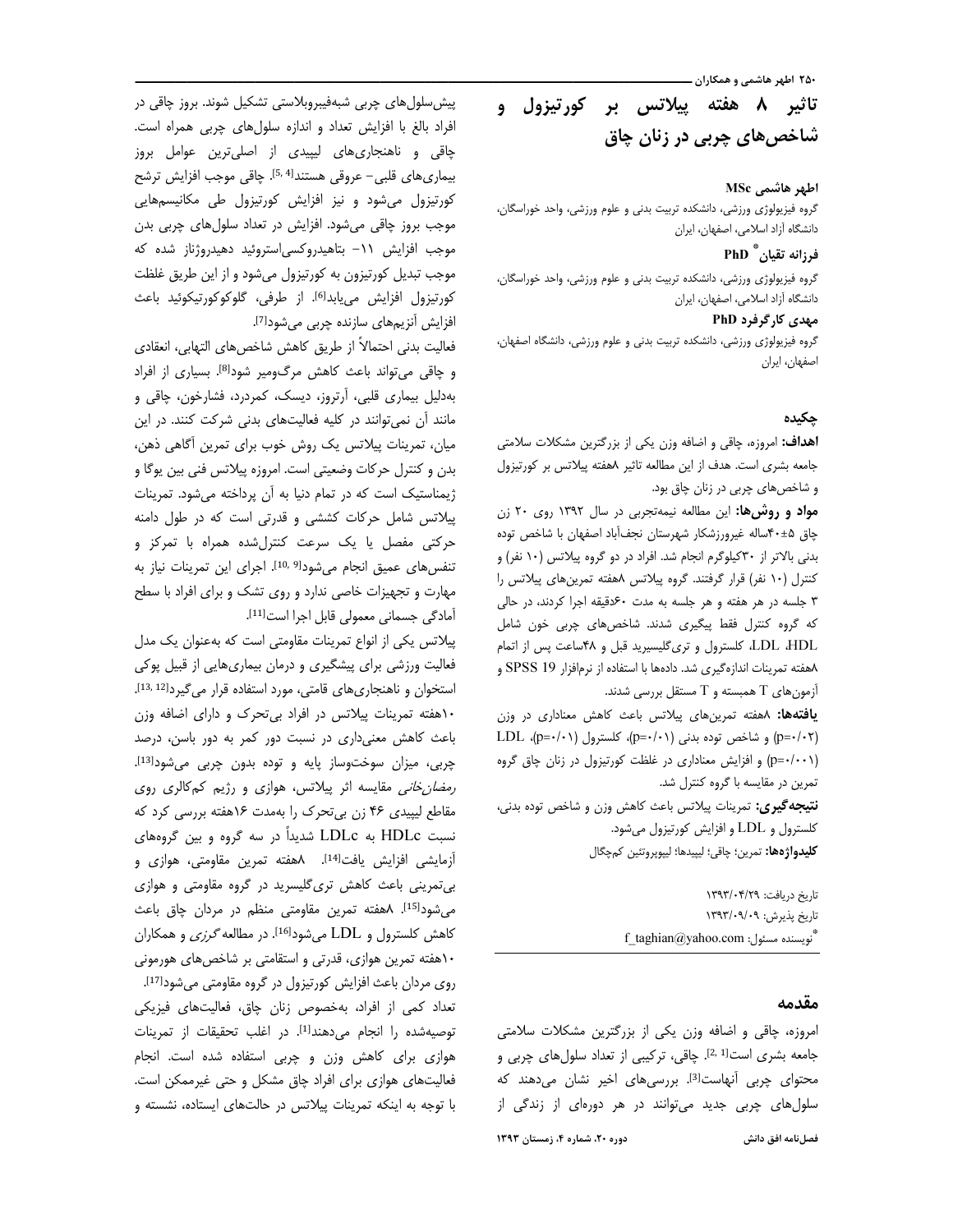خوابیده بدون طی مسافت و پرش و جهش انجام میگیرد، آسیبهای ناشی از صدمات مفصلی را کاهش میدهد. هدف از این مطالعه بررسی تاثیر ۸ هفته پیلاتس بر کورتیزول و شاخصهای چربی در زنان چاق بود.

# مواد و روش ها

این مطالعه نیمه تجربی در سال ۱۳۹۲ روی ۲۰ زن چاق ۴۰±۴۰ساله غيرورزشكار شهرستان نجفآباد اصفهان با شاخص توده بدنى بالاتر از ٣٠ كيلوگرم انجام شد. نمونهها بهروش تصادفي انتخاب شدند. میزان حجم نمونه، برآیندی از محدودیتها بود و با رجوع به تحقیقات معتبر مشابه و با توجه به پرهزینهبودن آزمایش ها، ۲۰ نفر در نظر گرفته شد. معیارهای ورود به مطالعه عدم مصرف دارو و سيگار، عدم انجام عمل جراحي، نداشتن فعاليت ورزشي و عدم ابتلا بیماری های خاص از جمله تیرویید، دیابت، درد مفاصل و غیره بود. افراد در دو گروه پیلاتس (۱۰ نفر) و کنترل (۱۰ نفر) قرار گرفتند. افراد بهصورت داوطلبانه وارد مطالعه شدند و رضايتنامه كتبى امضا نمودند.

برای کنترل برنامه غذایی آزمودنیها از پرسش نامه یادآمد ۲۴ساعته (دانشگاه شهید بهشتی) استفاده شد. برای شرکت در پژوهش فهرستی حاوی متغیرهای سن، وزن، قد، شاخص توده بدنی، دور كمر، دور باسن بهطور دقيق تكميل شد. وزن افراد با دقت ٠/١كيلوگرم با حداقل لباس و بدون كفش و در حالت ناشتا و قد با دقت ٠/٥سانتى متر تحت همين شرايط با ترازو و قدسنج (Seca: آلمان) اندازهگیری شد. شاخص توده بدنی از تقسیم وزن (کیلوگرم) بر مجذور قد (مترمربع) محاسبه شد.

توزیع چربی با اندازهگیری دور کمر و باسن و نیز نسبت محیط کمر به لگن انجام گرفت. محیط کمر در حد واسط حاشیه تحتانی دنده آخر و استخوان لگن خاصره و محیط باسن در ناحیهای که بیشترین قطر را نشان میداد اندازهگیری شد. دور کمر زمانی که فرد در انتهای بازدم طیبعی خود قرار داشت توسط یک متر نواری غیرقابل ارتجاع و بدون تحمیل هیچگونه فشاری بر بدن فرد اندازهگیری شد. بهمنظور حذف خطای فردی، همه اندازهگیری ها توسط یک فرد ۳ بار انجام گرفت و میانگین ۳ بار اندازهگیری ثبت شد.

پروتکل تمرینی شامل ٨ هفته و هر هفته ٣ جلسه و هر جلسه بهمدت ۶۰دقیقه بود. از آن جا که پیلاتس جز تمرینات مقاومتی است، مدتزمان تمرین نباید کمتر از ۸هفته باشد که می توان نتایج را در این ۸هفته، هفتهای ۳روز بهدست آورد و نیازی به مدتزمان بیشتر نیست. حرکات اصلی اجراشده در کلاس پیلاتس و تکرار آنها کشش پا به پهلو (١٠تكرار)، گهواره (١٠تكرار)، كشش پا به عقب (۲۰–۱۵تکرار)، حرکت گربه (۳۰–۲۵تکرار)، دراز و نشست تا نیمه (۳۰–۲۵تکرار)، چرخش ستون مهرهها (۶۰–۵۰تکرار)، دراز و نشست کامل (۶۰–۵۰۰تکرار) و حرکت دایره پاها (۶۰–۵۰تکرار) بود.

**- تاثیر ۸ هفته پیلاتس بر کورتیزول و شاخصهای چربی در زنان چاق ۲۵۱** مراحل انجام تمرینات مرحله گرمکردن (۵دقیقه) که در آن فعالیتهای اصلی انواع حرکات پیلاتس مانند گهواره کامل، کشش تکیا، کشش ستون مهره، گهواره با پای باز، پرتاب دو یا، پا دوچرخه و غیره (۵۰دقیقه) انجام میشد و مرحله سردکردن (۵دقیقه) بودند.

در اولین جلسه، اصول پایه تمرینات پیلاتس برای آزمودنیها توضیح داده شد که در تمام جلسات این اصول پایه رعایت شد. در ابتداى هر جلسه، مقدمات جلسه تمرين شامل بررسى وضعيت بدنى (شامل لگن خاصره و ستون فقرات)، كنترل تنفس و نحوه درستایستادن در کلاس پیلاتس فراهم میشد، سپس حرکات كششى همراه با توضيحات مربى شروع مى شد. ادامه جلسه حدود هدقیقه با انجام تمرینات پیلاتس دنبال می شد. در پایان کلاس، سردكردن (حدود ۵۰دقيقه) و بازگشت به حالت اوليه (حدود ۵دقيقه) انجام می شد. تمرینات از یک سطح پایین شروع و به تدریج پیشرفت می کرد. بهمنظور رعایت اصل اضافه بار، تکرار حرکات در هر جلسه نسبت به جلسه قبلی افزایش می یافت. بهطوری که از ١٠تكرار شروع میشد و در جلسات آخر با ۶۰–۵۰تکرار تمام شد. حرکات در هر هفته شامل بعضی از حرکات هفته گذشته و همچنین حرکات جديد بود.

خون گیری در دو مرحله، ۲۴ساعت قبل از شروع اولین جلسه تمرین (پیش آزمون) در ۳۱ فروردین ۱۳۹۲ و ۴۸ساعت (به علت کنترل تغییرات حجم پلاسما در اثر تمرین) پس از آخرین جلسه تمرین (پایان هفته هشتم)، در ٢ تیرماه ١٣٩٢ پس از ناشتایی شبانه و در حالت استراحت ساعت ٨ صبح و هر بار به مقدار ١٠ميلي ليتر در وضعیت نشسته از ورید قدامی دست چپ اَزمودنیها انجام گرفت. خون گرفتهشده در لولههای استریل ریخته شد و سپس با روش سانتریفوژ (بهمدت ١٠دقیقه با ٣٠٠٠دور در دقیقه) سرم از پلاسما جدا و در حرارت V• C تا زمان اندازهگیری فریز شد. آزمودنیها در هر دو نوبت خون گیری حداقل بهمدت ١٢ساعت (٨ شب تا ٨ صبح) ناشتا بودند. همچنین، از آزمودنیهای گروه تجربی خواسته شد تا ۴۸ساعت پس از پایان دوره تمرینی هیچگونه فعالیت ورزشی یا راهرفتن طولانی مدت نداشته باشند. کلیه عملیات خون گیری در أزمايشگاه تشخيص طبي توسط تكنسين أزمايشگاه صورت گرفت. برای کنترل تغییرات حجم پلاسما در اثر تمرین خون گیری ۴۸ساعت بعد از اتمام آخرین دوره فعالیت ورزشی انجام شد.

سطوح ترى گليسيريد پلاسما با روش كالريمترى- آنزيمي، با كيت (پارس آزمون؛ ایران) با با ضریب درصد تغییرات ۶-١ و درجه حساسیت ١میلی گرم بر دسی لیتر اندازهگیری شد. سطوح کلسترول تام پلاسما با روش آنزیمی- فتومتری و کیت (پارس آزمون؛ ایران) با ضریب درصد تغییرات ۴-۱ و درجه حساسیت ۳میلی گرم بر دسی لیتر اندازهگیری شد. میزان HDL با روش فتومتری و کیت (پارس آزمون؛ ایران) با ضریب درصد تغییرات ۱/۵ و درجه حساسیت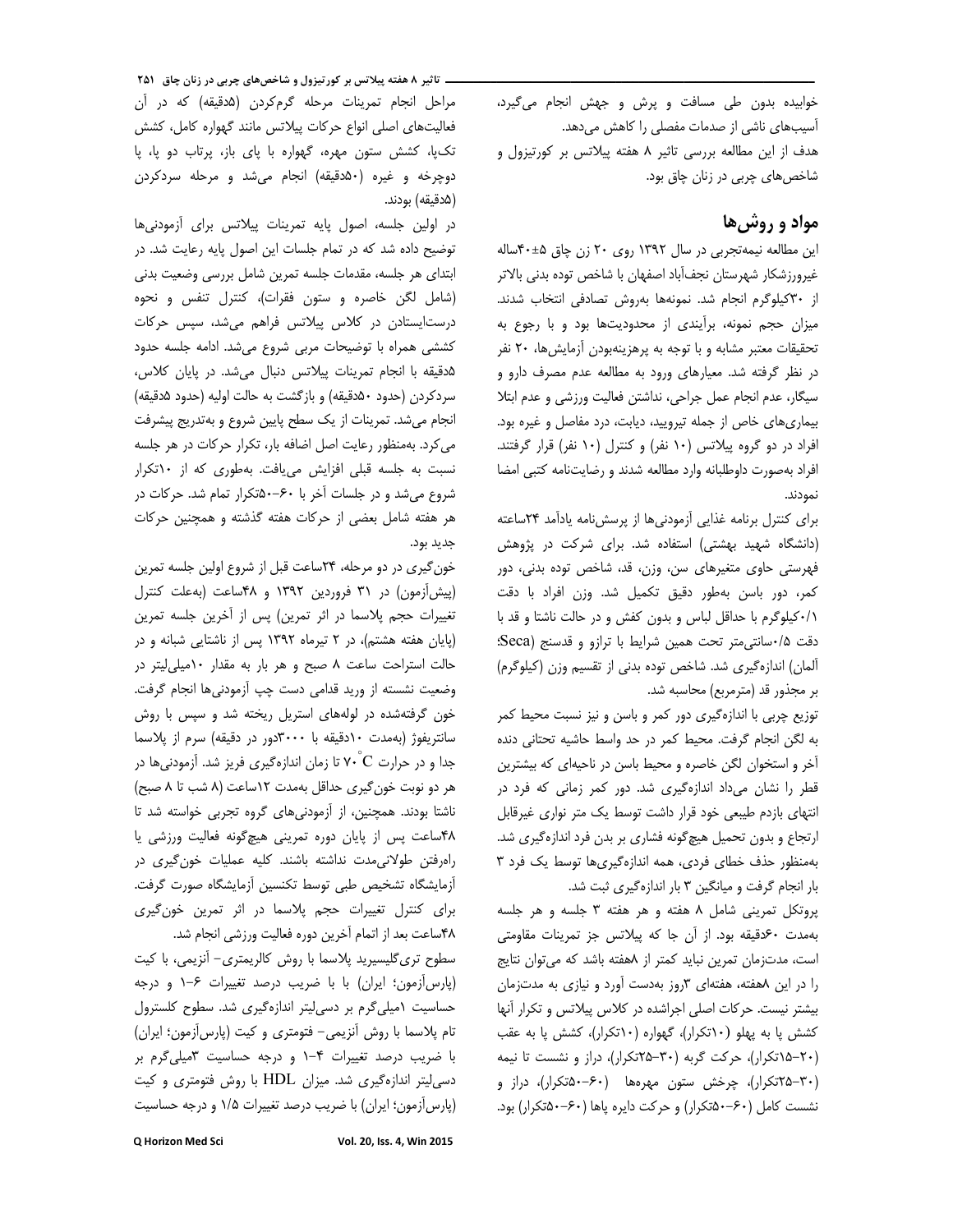۲۵۲ اطهر هاشمی و همکاران ـــــ

(میلی گرم بر دسی لیتر اندازهگیری شد. میزان LDL از طریق (LDL=TC-HDL-TG/0.5) معادله فريدوالد و همكاران (LDL=TC-HDL-TG/0.5) محاسبه شد. لازم به ذکر است که این فرمول در مواقعی که تری گلیسیرید کمتر از ۴۰۰میلی گرم در دسی لیتر باشد مورد استفاده قرار می گیرد. کورتیزول بهروش الایزا و با استفاده از کیت -DE Human Wiesbadwn) SIV2930؛ ألمان) با ضريب درصد تغییرات ۲/۴ و حساسیت ۰/۴میلی گرم در صد میلی لیتر بررسی شد. دادهها با استفاده از نرمافزار SPSS 19 و آمار توصیفی و استنباطی برای بررسی ویژگیهای آزمودنیها شامل سن، قد، وزن، شاخص توده بدنی و نسبت دور کمر به دور لگن در دو گروه استفاده شد. از أزمون T همبسته برای مقایسه درونگروهی و T مستقل برای مقایسه بین گروهی استفاده شد.

## بافتهها

۸هفته تمرینات پیلاتس، باعث کاهش معنیدار وزن (p=۰/۰۲)، شاخص توده بدنی (p=٠/٠١)، کلسترول (p=٠/٠١) و LDL (p=٠/٠١) در گروه پیلاتس و افزایش معنیدار مقدار کورتیزول (p=۰/۰۳) شد (جدول ۱).

**جدول ۱)** مقایسه پیش[زمون و پس[زمون در دو گروه با آزمون T همبسته

| t                                         | سطح معنیداری                                                | پس زمون                                                                | <b>پیش[زمون</b>                                                 | شاخص   |  |
|-------------------------------------------|-------------------------------------------------------------|------------------------------------------------------------------------|-----------------------------------------------------------------|--------|--|
|                                           | وزن (کیلوگرم)                                               |                                                                        |                                                                 |        |  |
| ۲/۶۱                                      | $\cdot/\cdot$ ٢                                             | $\lambda \frac{1}{\gamma + \pm \epsilon}$                              | $\lambda \mathbf{y}/\mathbf{y} \cdot \pm \mathbf{y}/\mathbf{y}$ | پیلاتس |  |
| ١.                                        | ۰/۳۵                                                        | $\frac{1}{2}$                                                          | 8/47±12/7                                                       | كنترل  |  |
| <b>نسبت دور کمر به دور لگن</b> (سانتیمتر) |                                                             |                                                                        |                                                                 |        |  |
| $\frac{1}{\sqrt{2}}$                      | $\cdot/\rangle$ .                                           | $\cdot/\lambda\lambda_{\pm}\cdot/\cdot$ ٩                              | $\cdot$ /9 $\cdot$ $\pm$ $\cdot$ / $\cdot$ $\Delta$             | پيلاتس |  |
| $-\cdot$ /۲۲                              | $\cdot/\lambda$ ۳                                           | $\cdot$ /99± $\cdot$ / $\cdot$ Y                                       | $\cdot$ /99 $\pm$ $\cdot$ / $\cdot$ ۵                           | كنترل  |  |
|                                           | شاخص<br><b>توده بدنی</b> (کیلوگرم بر سانتیمتر مربع)         |                                                                        |                                                                 |        |  |
| ۲/۹۲                                      | $\cdot/\cdot$                                               | $\mathbf{Y} \cdot / \mathbf{Y} \mathbf{X} \pm \mathbf{Y} / \mathbf{Y}$ | $\frac{1}{2}$                                                   | پیلاتس |  |
| $\Delta$                                  | ۰/۳۵                                                        | 77/71±4/77                                                             | $\mathcal{W}(X) \pm \mathcal{W}(Y)$                             | كنترل  |  |
|                                           | <mark>تری گلیسیرید</mark> (میل <sub>ی</sub> گرم بر دسیلیتر) |                                                                        |                                                                 |        |  |
| $\cdot/\lambda\Upsilon$                   | $\cdot/\Delta$                                              | ۱۴۵/۲۰±۶۷/۰۶                                                           | $\gamma$ ۲/۹۰±۴۵/۸۳                                             | پيلاتس |  |
| ۸۵۹ -                                     | $\cdot/\sqrt{2}$                                            | ۱۴۶/۴۳±۹۰/۰۸                                                           | ۱۱۰/۴۰±۴۲/۳۷                                                    | كنترل  |  |
|                                           |                                                             | <b>کلسترول</b> (میلیگرم بر دسی[یتر)                                    |                                                                 |        |  |
| $\sqrt{2}$                                | $\cdot/\cdot$                                               | $\frac{1}{\sqrt{2}}$                                                   | 118/7 . + 77/87                                                 | ييلاتس |  |
| ∕۳۲–                                      | ۱۶۵.                                                        | 179/07±25/70                                                           | $YYf/\Lambda \cdot \pm YY/Y$                                    | كنترل  |  |
|                                           | (میلیگرم بر دسیلیتر)<br><b>HDL</b>                          |                                                                        |                                                                 |        |  |
| $\cdot/\gamma$ .                          | ۰/۴۹                                                        | $f(\gamma/\Delta \cdot \pm 1) f/\gamma$                                | $\uparrow\uparrow/\upgamma\cdot\pm11/\upgamma\lambda$           | ييلاتس |  |
| $-\frac{1}{\Lambda}$                      | $\cdot/\cdot$ ٩                                             | ۴۶/۸۶±۷/۷۱                                                             | $YY/YY\pm Y/SY$                                                 | كنترل  |  |
|                                           |                                                             | (میلی گرم بر دسی[یتر)<br><b>LDL</b>                                    |                                                                 |        |  |
| ۳/۴۶                                      | $\cdot/\cdot$                                               | 99/0.147/04                                                            | $110/0.1$ + $19/0$                                              | پيلاتس |  |
| $\cdot/9$                                 | ۰/۳۸                                                        | $\cdot$ ۳/۵۷ $\pm$ ۲۰/۲۱                                               | $11.797 \pm 15.76$                                              | كنترل  |  |
| <b>کور تیزول</b> (میکروگرم بر دسی[یتر)    |                                                             |                                                                        |                                                                 |        |  |
| $-\tau/\Delta\tau$                        | $\cdot/\cdot$ ۳                                             | $Y^2/\Upsilon \cdot \pm \Upsilon'/99$                                  | ۱۱/۱۳±۳/۳۰                                                      | پيلاتس |  |
| ۱/۹۹                                      | $\cdot/\cdot$ ٩                                             | 11/VY±۴/۶۲                                                             | ۱۵/۹۵±۶/۸۰                                                      | كنترل  |  |

تفاوت معنى دارى در متغيرهاى شاخص توده بدنى (٢/٢٩-=f: p=۰/۰۳) و کورتیزول (۳/۲۰=t): ۶-۰/۰۰۶) بین دو گروه، پس از ۸هفته تمرین پیلاتس وجود داشت. تفاوت بین میانگینها بین دو گروه در دیگر متغیرها معنیدار نبود (p>٠/٠۵).

# ىحث

مطالعه حاضر با هدف ارزيابي تاثير ٨هفته تمرين پيلاتس بر کورتیزول و شاخصهای چربی در زنان چاق انجام شد. وزن و شاخص توده بدنی قبل از مطالعه در مقایسه با پس از مطالعه در گروه تمرینی بهطور معنیداری کاهش یافت. ولی نسبت دور کمر به لگن تغییر معنیداری نداشت. متغیرهای ذکرشده در گروه کنترل معنىدار نبودند.

١٠هفته پيلاتس باعث كاهش معنىدار وزن و شاخص توده بدنى زنان دارای اضافه وزن میشود که با تحقیق ما همخوانی دارد در حالی که متغیر نسبت دور کمر به دور لگن هم کاهش معنیداری داشته است که با مطالعه ما در مورد دور کمر همخوانی ندارد<sup>[13]</sup>. علت تفاوت می تواند مربوط به اندازهگیریهای دور کمر باشد که در افراد مختلف ٢-١سانتي متر ممكن است فرق داشته باشد. شايد ١٠هفته تمرين تاثير بيشترى بر نسبت دور كمر به دور لگن دارد. در تحقیق *جاگو* تاثیر ۴هفته تمرین ورزشی پیلاتس بر دختران جوان ١١ساله چاق باعث كاهش معنىدار وزن و شاخص توده بدنى میشود که با تحقیق ما همخوانی دارد<sup>[18]</sup>.

مطالعات نشان می دهد که در اثر تنفس عمیق و دیافراگمی طی تمرین پیلاتس سطح انرژی مصرفی بالا میرود، چرا که علاوه بر عضلات فعال، عضلات تنفسى درگير نيز انرژى بيشترى مصرف می کنند<sup>[9]</sup>. از سوی دیگر، تنفس عمیق و دیافراگمی باعث اکسیژن رسانی بهتر به بدن شده و میزان حساسیت به انسولین در افراد بالا میرود و دیگر نیازی به ترشح زیاد انسولین نیست. بنابراین، اکسایش چربی در بدن افزایش می یابد. از آن جایی که تنفس عمیق و دیافراگمی یکی از اصول مهم در تمرینات پیلاتس است، این انتظار میرود که در اثر این تمرینات میزان درصد چربی، توده چربی بدن و وزن کاهش پابد<sup>[1]</sup>. فعالیت ورزشی طولانی مدت، میزان لیپولیز را در بافت چربی افزایش میدهد. هنگام فعالیت ورزشی، فعال کننده اصلی لیپولیز، سیستم سمپاتیکی آدرنالی است. یک سازوکار بازدارنده آلفا– آدرنژیک، لیپولیز استراحتی را تنظیم می کند. این تاثیر بتاآدرنژیک از تحریک عصب سمپاتیک یا اپی نفرین سرچشمه میگیرد. هورمون اپی نفرین فعال کننده اصلی لیپاز حساس به هورمون بهشمار میرود<sup>[1]</sup>.

۸هفته تمرینات پیلاتس باعث کاهش معنیداری در کلسترول و LDL و عدم تغییر در HDL و تریگلیسیرید شد. در گروه کنترل در هیچ کدام از شاخصها تغییر معنیداری مشاهده نشد. در تحقیق /سد اثر ٨هفته تمرين مقاومتى بر شاخص چربى در مردان چاق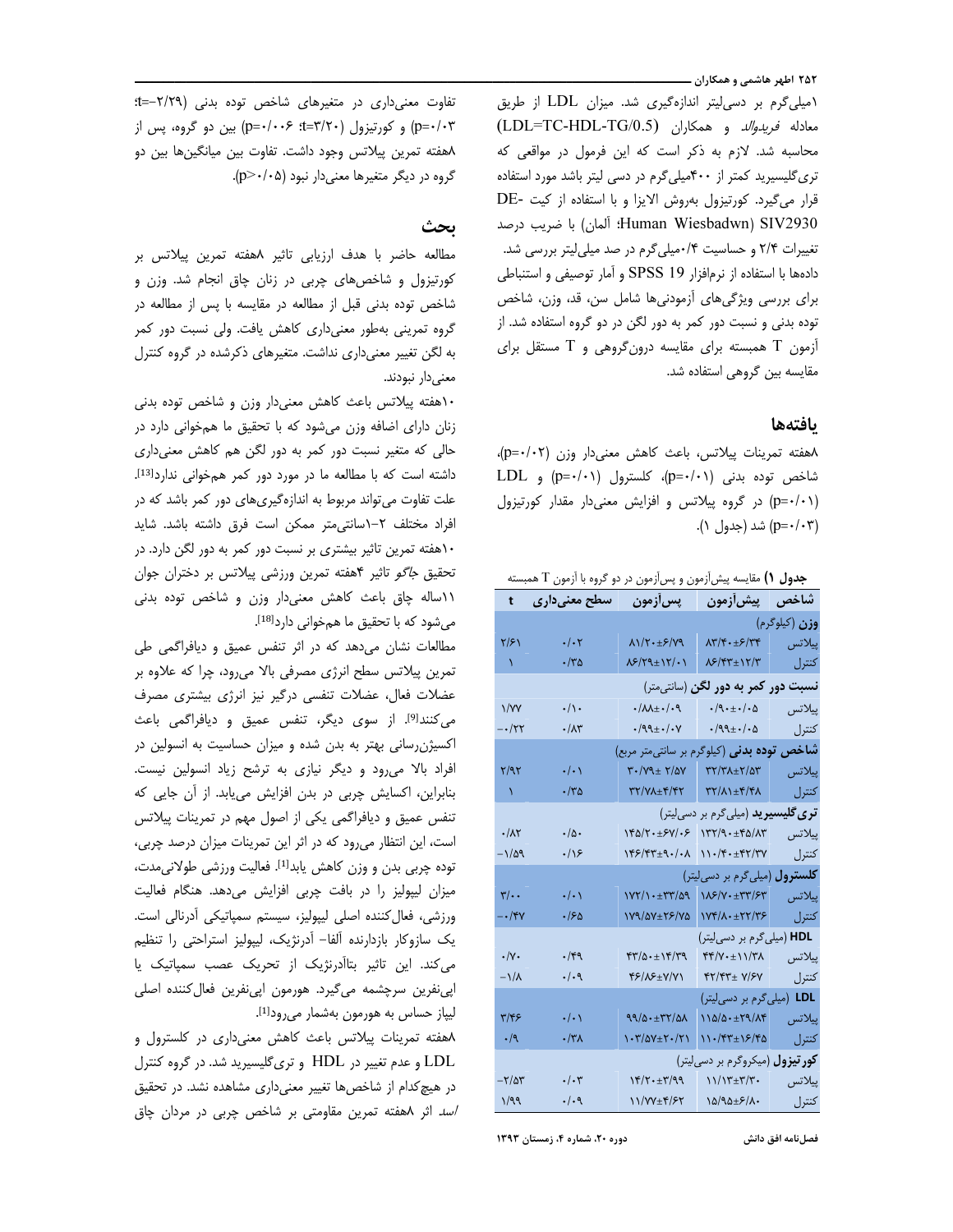مورد بررسی قرار گرفته است که ۸هفته فعالیت ورزشی منظم، باعث کاهش معنیدار کلسترول و LDL میشود و تغییری بر سایر فاكتورها ايجاد نمي شود<sup>[16]</sup> كه با تحقيق حاضر همخواني دارد. دليل همخوانی شاید تمرینات پیلاتس (از تمرینات مقاومتی)، مدت ٨هفته تمرين و شدت تمرين باشد. همچنين، ٨هفته تمرين مقاومتی، هوازی و بی تمرینی باعث کاهش تری گلیسیرید در گروه مقاومتی و هوازی میشود<sup>[15]</sup> که با تحقیق ما همخوانی ندارد. دلیل تناقضات فوق می تواند به شدت، مدت و نوع تمرین، سن، جنس و وضعیت سلامتی افراد شرکتکننده و موارد دیگر بستگی داشته ىاشد.

در تحقیق *رمضان خانی* تمرین هوازی و پیلاتس و رژیم کمکالری روی شاخصهای چربی ۴۶ زن بی تحرک بهمدت ۱۶هفته باعث افزايش شديد نسبت HDLc به LDLc مىشود<sup>[19]</sup>. تمرينات هوازی می تواند یکی ازعلل مهم کاهش سطوح کلسترول خون باشد. طبق تحقيقات انجامشده تمرينات مقاومتي بهعنوان يک مدل فعالیت ورزشی در مقایسه با فعالیتهای هوازی بهدلیل تاثیرگذاری افزایشی بر ضربان قلب و سوختوساز، تاثیرگذاری کمتری بر نیمرخ چربی داشته باشدا<sup>20, 16</sup>]. استرهای گلیسرول مهم ترین چربیها از نظر کمی هستند نمونهای از آنها تریأسیل گلیسرول (تریگلیسیرید) است که از اجزای اصلی لیپوپروتئینها بوده و شکل اندوخته چربی در بافت چربی و جز چربیهای غیرقطبی است. همچنین، تحقیقات نشان دادهاند که حجم مناسب تمرین، باعث کاهش تری گلیسیرید درونعضلانی میشود و لیپوپروتئینِلیپاز را تحریک می کند. افزایش فعاليت ليپوپروتئين ليپاز باعث برداشت بيشتر ترى گليسيريد خون میشود که بهنوبه خود خطرات بیماریهای قلبی– عروقی را کاهش می دهدا<sup>21]</sup>. از جمله سازگاریهای موثر بهدنبال فعالیتهای ورزشی افزایش حجم میتوکندری و به دنبال آن فعالیت آنزیمهای لیپولیز است که باعث افزایش توانایی کاتابولیسم چربی ها در هنگام فعالیت ورزشی می شود<sup>[22]</sup>. در زنان، هنگام فعالیت ورزشی، ترشح هورمون ١٧بتااستراديول افزايش مى يابد كه به دنبال آن استفاده از ذخاير چربی به عنوان منبع انرژی هنگام فعالیت نیز در بدن افزایش می یابدا<sup>23</sup>]. کلسترول، یکی از عوامل موثر در بروز بیماری های قلبی- عروقی، سکته و دیگر بیماریهای عروقی است. چاقی، یک ناراحتی مزمن است و بنابراین به درمان بلندمدت و دنبالهدار نیاز داردا<sup>24]</sup>. برخی محققین در تحقیقات خود به این نتیجه رسیدند که شدت تمرين مي تواند برافزايش سطوح HDL تاثير گذار باشد. بهطوری که سطوح HDL پس از تمرینات با شدت بالا با آنزیم ليپوپروتئين ليپاز (LPL) رابطه مستقيم دارد، زيرا LPL آنزيمي کلیدی در کاتابولیسم تری گلیسیرید است<sup>[25,25]</sup>. از طرف دیگر، وزن، جنس، پروتکل تمرین آزمودنیها میتواند عامل مهمی در واكنش HDL به تمرينات مختلف ورزشي باشد. هنوز مكانيسم

**- تاثیر ۸ هفته پیلاتس بر کورتیزول و شاخصهای چربی در زنان چاق ۲۵۳** دقيق اثرگذار بر افزايش سطوح HDL بهطور دقيق شناخته نشده است<sup>[15]</sup>.

کورتیزول در گروه پیلاتس افزایش معنیداری یافت. ۱۰هفته تمرینات موازی، قدرتی و استقامتی باعث افزایش معنیدار کورتیزول در گروه مقاومتی در دانشجویان مرد تمرینِنکرده می شود[17] که با تحقیق ما همخوانی دارد. احتمالاً علت همخوانی ١٠هفته تمرينات موازى، قدرتى و استقامتى است كه هرچه تمرينات سنگينتر باشد باعث تحريک محور هيپوتالاموس-هیپوفیز – آدرنال و افزایش ACTH و افزایش کورتیزول میشود. ٢هفته تمرين مقاومتي سنگين باعث افزايش معنىدار غلظت ترشح هورمون کورتیزول بزاقی در ورزشکاران مرد بدن ساز می شود<sup>[27]</sup> که با نتايج گروه پيلاتس اين مطالعه همخواني دارد. احتمالاً به نظر می رسد دلیل افزایش غلظت کورتیزول در شرایط استرسی و فشارهای جسمانی تغییر در نحوه عملکرد محور هیپوتالاموس-هيپوفيز – آدرنال باشد<sup>[28]</sup>. محور هيپوتالاموس – هيپوفيز – آدرنال در پاسخ به تمرینات سنگین و شرایط پراسترس تحریک شده و میزان فعالیت خود را افزایش میدهد که نتیجه آن افزایش ترشح هورمون ACTH و به دنبال أن افزايش ترشح كورتيزول است<sup>30,29</sup>].

تغییرات کورتیزول سرم به نوع، شدت و مدت فعالیت بستگی دارد، بهطوری که فعالیت بدنی بیش از ۶۰٪ حداکثر اکسیژن مصرفی از مهمترین محرکهای ترشح این هورمون است. فعالیت جسمانی شدید موجب افزایش ترشح ACTH و در نتیجه افزایش کورتیزول شود<sup>[31, 19]. افزایش درصد چربی بدن احتمالاً با افزایش در ترشح</sup> متابولیتهای کورتیزول هنگام فعالیت و افزایش فعالیت ١١- بتا هیدروکسی|ستروئید دهیدروژناز نوع اول در بافت آدیپوز همراه است[12]. تصور می رود گلوکورتیکوییدها تکثیر و تمایز آدیپوستهای انسانی را بالا می برند و گیرندههای آنها در بافت آدیپوز احشایی نسبت به بافت آدیپوز زیریوستی فراوانتر هستند. این موضوع نشان میدهد که توزیع چربی شکمی و فعالیت محور آدرنال هییوتالاموس ممکن است به هم مرتبط باشند<sup>[32]</sup>.

این تحقیق اولین بار در ایران انجام شده است. در این تحقیق، كنترل عادت ماهيانه آزمودنىها بهدليل مشكلات متعدد مشكل بود كه لازم است در تحقیقات آینده این مورد مدنظر قرار گیرد. از دیگر محدودیتهای این مطالعه عدم کنترل دقیق میزان فعالیت آزمودنی ها در خارج از ساعت پژوهش (توصیه شده بود فعالیت خاص نداشته باشند)، تغذیه آزمودنیها و میزان فشار روانی آزمودنیها در زمان جمعآوری نمونهها بود. پیشنهاد می شود برای کسب نتایج بهتر در مورد تاثیر تمرینات پیلاتس بر پروفایل لیپیدی و کورتیزول، تحقیق با مدت طولانی تر یا تعداد تکرار بیشتر در هفته انجام گیرد. تحقیق حاضر روی ریتم شبانهروزی کورتیزول صورت گیرد و نتایج آن با تحقیق حاضر مقایسه شود. با توجه به اهمیت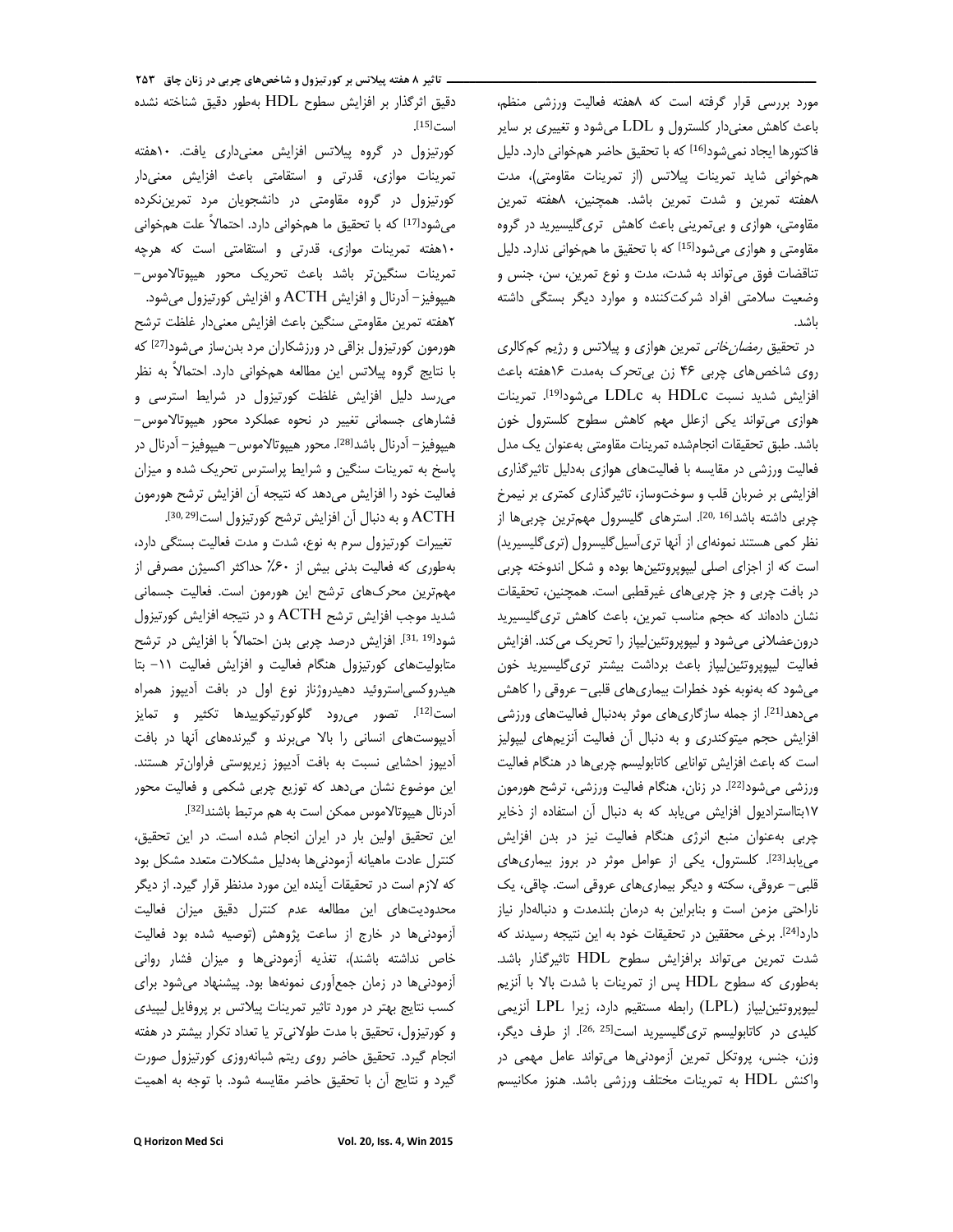۲۵۴ اطهر هاشمی و همکاران ــــ

12- Azizi M. The effect of exercise on cortisol responses and energy expenditure in obese and lean men. Sport Biosici. 2009;(1):57-73. [Persian]

------------------------------------------------------------------------------------------------

13- Cakmakci E. The effect of 10 week pilates mat exercise program on weight loss and body composition for overweight Turkish women. World Appl Sci J. 2012;9(3):431-8.

14- Park SB, Blumenthal JA, Lee SY, Georgiades A. Association of cortisol and the metabolic syndrome in Korean men and women. J Korean Med Sci. 2011;26(7):914-8.

15- Hosseini Kakhk S, Amiri Parsa T, Azarnive M, Hamedinia M. The effect of resistance training, aerobic training and detraining on the lipid profile and CRP in obese girls. Q J Sabzevar Univ Med Sci. 2011;18(3):188-97. [Persian]

16- Boa BC, Maria das Graças CS, Leite RD, da Silva SV, Barja-Fidalgo TC, Kraemer-Aguiar LG, Bouskela E. Chronic Aerobic Exercise Associated to Dietary Modification Improve Endothelial Function and eNOS Expression in High Fat Fed Hamsters. PloS One. 2014;9(7):e102554.

17- Gorzi A, Rajabi H, Azad A, Molanouri Shamsi M, Hedayati M. Effect of Concurrent, Strength and Endurance Training on Hormones, Lipids and Inflammatory Characteristics of Untrained Men. Iran J Endocrinol Metabol. 2012;13(6):614-20. [Persian]

18- Jago R, Jonker ML, Missaghian M, Baranowski T. Effect of 4 weeks of Pilates on the body composition of young girls.Preventive Medicine. Prev Med. 2006;42(3):177-80.

19- Ramezankhany A, Nazar Ali P, Hedayati M. Comparing effects of aerobics, pilates exercises and low calorie diet on leptin levels and lipid profiles in sedentary women. Iran J Basic Med Sci. 2011;14(3):256-63. [Persian]

20- Arazi H, Jorbonian A, Asghari E. Comparison of concurrent (resistance-aerobic) and aerobic training on VO2max lipid profile, blood glucose and blood pressure in middle-aged men at risk for cardiovascular disease. J Shahid Sadooghi Univ Med Sci. 2013;20(5):627-38. [Persian]

21- Narayani R. Effect of Aerobic Training on Percentage of Body Fat, Total Cholesterol and HDL-C among Obese Women. World J Sport Sci. 2010;3;(1):33-6.

22- Christiansen JJ, Djurhuus CB, Gravholt CH, Iversen P, Christiansen JS, Schmitz O, et al. Effects of cortisol on carbohydrate, lipid, and protein metabolism: studies of acute cortisol withdrawal in adrenocortical failure. J Clin Endocrinol Metab. 2007;92(9):3553-9.

23- Mirghaini J, Agha Alinejad H, Gerayli Korpi J, Alimardani A, Arshadi S, Hedayaty Katouli A. Effect of strength training on lipid profile and hormonal responses of blood testosterone and cortisol in young male Greco Roman wrestlers. Ann Biol Res. 2012;3(5):2373-7. [Persian]

24- Rahimi N, Marandi SM, Kargarfard M. The effect of eight weeks aquatic training on lipid profile of patients who suffer from type II diabete. J Isfahan Med School. 2011;29(148):988-1007. [Persian]

25- Rashidlamir A, Alizadeh A, Ebrahimiatri A, Dastani M. The effect of four-week period of aerobic exercise with cinnamon consumption on lipoprotein indicates and blood sugar in diabetic female patients (type 2). J Shahid Sadoughi Univ. 2013;20(5):605-14. [Persian]

26- Fraser R, Ingram MC, Anderson NH, Morrison C, Davies E, Connell JM. Cortisol effects on body mass, blood pressure, and cholesterol in the general population. Hypertension. 1999;33(6):1364-8.

27- Shariat A, Kargarfard M, Sharifi GhR. The effect of heavy resistance exercise on Circadian rhythm of salivary

چگالی ذرات لیپویروتئینِهای پلاسما، پیشنهاد می,شود، تاثیر تمرینات پیلاتس بر چگالی این ذرات بررسی شود.

# نتيجەگيرى

تمرينات ببلاتس باعث كاهش وزن و شاخص توده بدني، كلسترول و LDL و افزايش كورتيزول مى شود.

**تشکر و قدردانی:** از تمامی کسانی که در این مطالعه ما را یاری نمودند قدردان*ی می*.شود**.** تعارض منافع: موردی از طرف نویسندگان گزارش نشده است. **تاییدیه اخلاقی:** موردی از طرف نویسندگان گزارش نشده است. **منابع مالی:** بر عهده نویسنده بوده اس*ت*.

### منابع

1- Alizadeh Z, Kordi R, Hossein-Zadeh M, Mansournia M. The effects of continuous and intermittent aerobic exercise on lipidprofile and fasting blood sugar in women with a body mass index more. Tehran Univ Med J. 2011;69(4):253- 9. [Persian]

2- Omydali Z, Taheri H, Asfrjany F, Bambaichi A, Marandi M. The effect of pilates training on selective physiological and physical fitness in untrained females with overweight. Biomonthly J Res Rehabil Sci. 2012;8(1):180-92. [Persian] 3- Sedaghat F, Rabiei S, Rastmanesh R. The relationship

between serum cortisol and vitamin C levels with obesity. Jundishapur Sci Med J. 2012;11(4):341-53. [Persian]

4- Khalesi M, Gaeini A, Shabkhiz F, Samadi A, Tork F. The effect of a period of discontinuous endurance exercise on ICAM-1 and lipid profile of non-athletic male students. Q J Sabzevar Univ Med Sci. 2011;18(3):198-205. [Persian]

5- Punyadeera C, van der Merwe MT, Crowther NJ, Toman M, Schlaphoff GP, Gray IP. Ethnic differences in lipid metabolism in two groups of obese South African women. J Lipid Res. 2001;42(5):760-7.

6- Surati Jablu D, Attarzadeh Hossein R. Effects of Resistance and Endurance Exercises on Serum Androgens, Cortisol and Lactate in Menopause Women. Iran J Health Phys Act. 2012;3(1):21-9. [Persian]

7- Nasiri Rine H, Khanpoor F. Investigate The relationship between cortisol and testosterone hormones and anthropometric parameters and liver enzymes and blood glucose in men. Urmia Med J. 2012;23(5):549-55. [Persian]

8- Ravasi AA, Fallahi AA, Abbasi A. The effect of different intensities of short-term exercise on leptin, insulin, cortisol and lipid profiles in overweight and obese adolescents. Sport Biosci. 2013;(14):87-110. [Persian]

9- Segal NA, Hein J, Basford JR. The effects of Pilates training on flexibility and body composition: an observational study. Arch Phys Med Rehabil. 2004;85(12):1977-81.

10- Kaur S, Prabhnoor K, Sarvanan Sh, Manpreet KK. To compare the effect of stretching and core strengthening exercises on Primary Dysmenohrrea in Young females. J Dental Med Sci. 2014;13(6):22-32.

11- Kloubec JA. Pilates for improvement of muscle endurance, flexibility, balance, and posture. J Strength Cond Res. 2010;24(3):661-7.

دوره ۲۰، شماره ۴، زمستان ۱۳۹۳